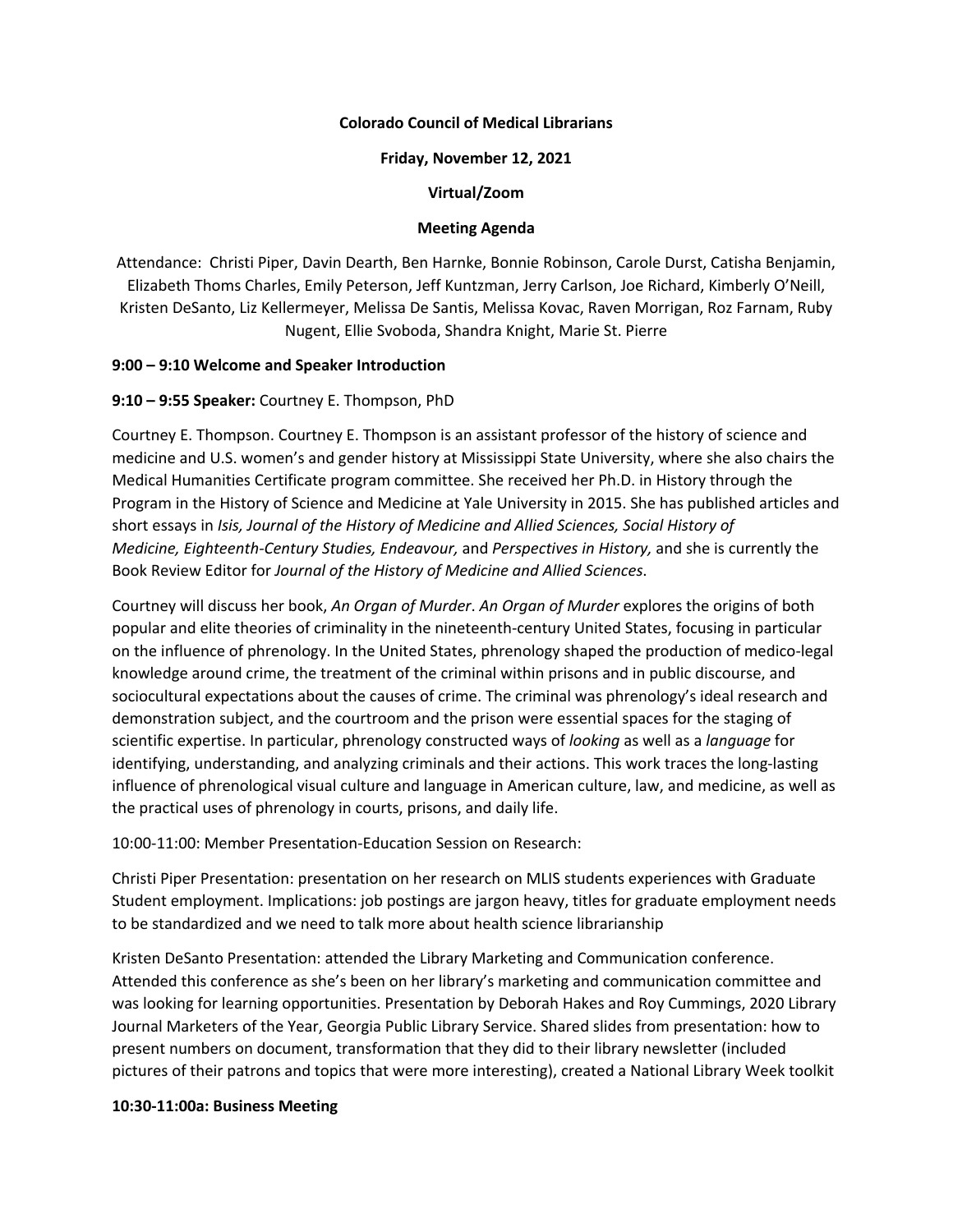- I. Review and Approval of Minutes from the September meeting
	- a. Emily moves, Catisha seconds. Minutes are approved unanimously.
- II. Welcome new members/attendees
	- a. Hara Edwards
	- b. Ruby Nugent: beginning Dec 2021-Coming back to Denver, National Jewish
	- c. Ellie Svoboda
- III. Brunch Drawing: Catisha, Shandra, Ruby, Hara, Kate and Jeff-winners of drawing. Congratulations!
- IV. President's Report
	- a. January meeting: We will have a strategic planning meeting. Is this the best format for us today (had started as a meeting for hospital librarians to network)? Also looking at structure and hope to report back in February with drafted recommendations. Come back in February to give feedback.
- V. President-Elect Report
	- a. Nothing to add, always looking at suggestions for speakers.
- VI. Treasurer's Report
	- a. Expenses are the gift cards and speaker's stipend.
	- b. Joe will reach out if your membership has lapsed
	- c. Wells Fargo account switched to Initiate account, so we don't get hit with as many monthly fees
- VII. Committee Reports
	- a. Awards
- 1. Library Champion Recipient: Dr. Fran Ricker was nominated and exec committee approved.
- 2. Start thinking about how you would like to nominate for Marla Graber Award (Award for medical librarians in Colorado, who has educated and helped other librarians along. Kind of a lifetime achievement award)
- ii. Call for nominations for Library Champion Award
- b. Membership/Marketing (Liz K)
	- i. Accomplishments this month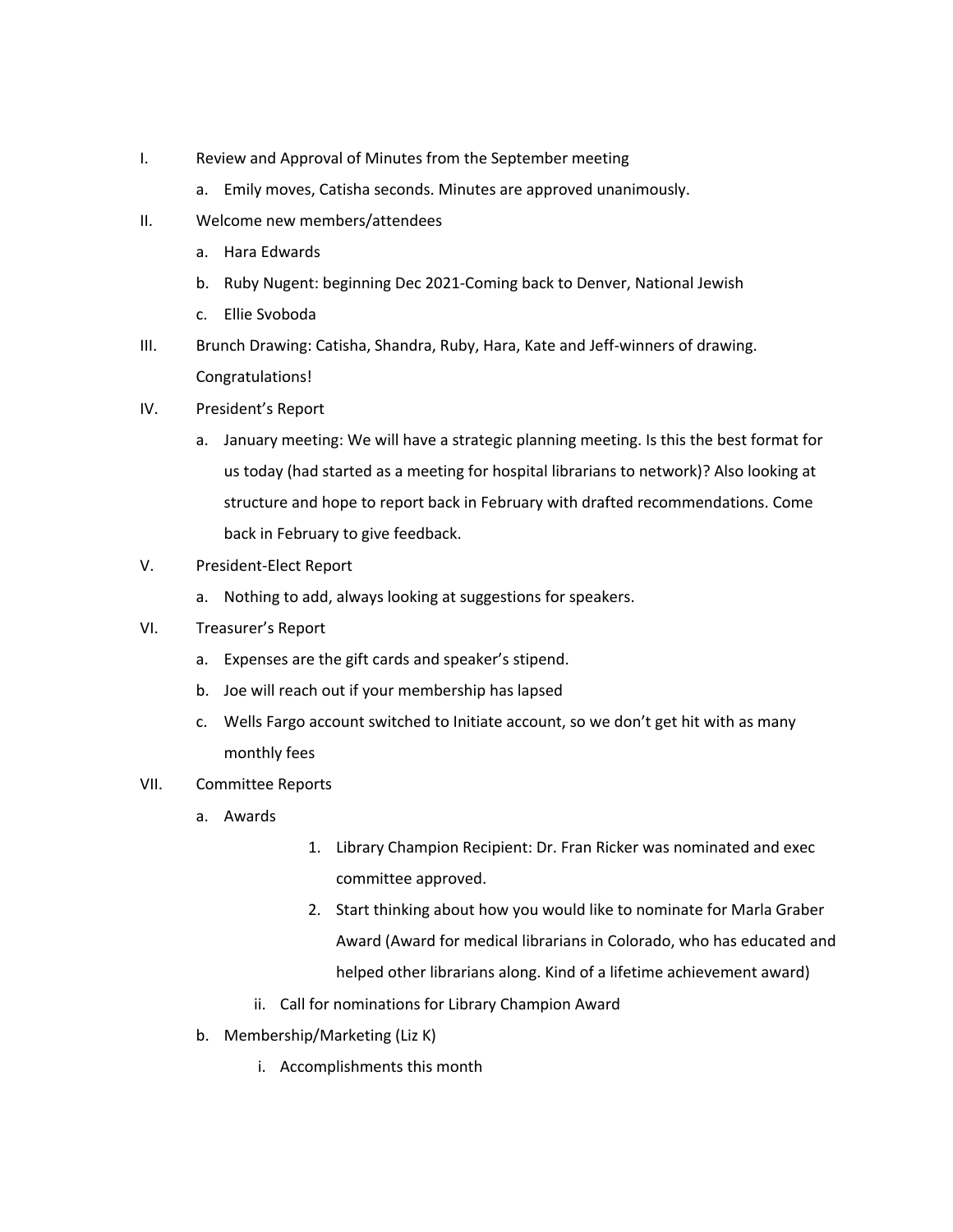- 1. **Dana Abbey** and Wlad Labeikovsky have had a chapter proposal accepted for a book to be published by ALA on the topic of spatial literacy in public health. The title of the chapter they are drafting is "Mapping and Evaluation of Local Public Health Resources, Access, and Populations using Free Software and Census Information".
- 2. **Christi Piper** and **Sam Wilairat** received the MCMLA Best Research Paper Award for their paper "Why Doesn't Anyone Want to Apply to our Jobs? A Qualitative Study on MLIS Graduate Student's Perceptions of and Interest in Health Sciences Librarianship".
- 3. **Ellie Svoboda** received the MCMLA/Midwest 2021 Joint Conference Viewer's Choice Award for Best Lightning Talk. Ellie's Lighting Talk was titled "To Zoom or Not to Zoom?"
- 4. **Jacob Gallay** started a new position at the Strauss Health Sciences Library on November 1st as an Access Services Specialist.
- 5. The National Jewish Health library welcomes two new employees: **Carole Durst,** who joined in November as the Senior Library Technician and **Ruby Nugent**, who will be starting in December as the Biomedical Research Librarian. Nitzan Watman has left to be the Public Services Librarian at the Denver Botanic Gardens.
- 6. Publications
	- a. Singh, A., Heet, H., Guggenheim, D. S., Lim, M., Garg, B., Bao, M., Smith, S. L., Garrison, D., Raynor, E. M., Lee, J. W., **Wrigley, J.,** & Riska, K. M. (2021). A Systematic Review on the Association Between Vestibular Dysfunction and Balance Performance in Children With Hearing Loss. *Ear and hearing*, 10.1097/AUD.0000000000001131. Advance online publication. https://doi.org/10.1097/AUD.0000000000001131
	- b. Chadalawada, S., Rassi, A., Jr, Samara, O., Monzon, A., Gudapati, D., Vargas Barahona, L., Hyson, P., Sillau, S., Mestroni, L., Taylor, M., da Consolação Vieira Moreira, M., **DeSanto, K**., Agudelo Higuita, N. I., Franco-Paredes, C., & Henao-Martínez, A. F. (2021). Mortality risk in chronic Chagas cardiomyopathy: a systematic review and meta-analysis. *ESC heart failure*, 10.1002/ehf2.13648. Advance online publication. https://doi.org/10.1002/ehf2.13648
	- c. Gilens, J. F., Hoss, M., Lyon, C., & **DeSanto, K**. (2021). Does Light Therapy Decrease Depression in Older Adults?. *American family physician*, *104*(4), 417–418.
- ii. Looking at dates for getting together in person, for happy hour or games
- c. Nominating (Kristen)